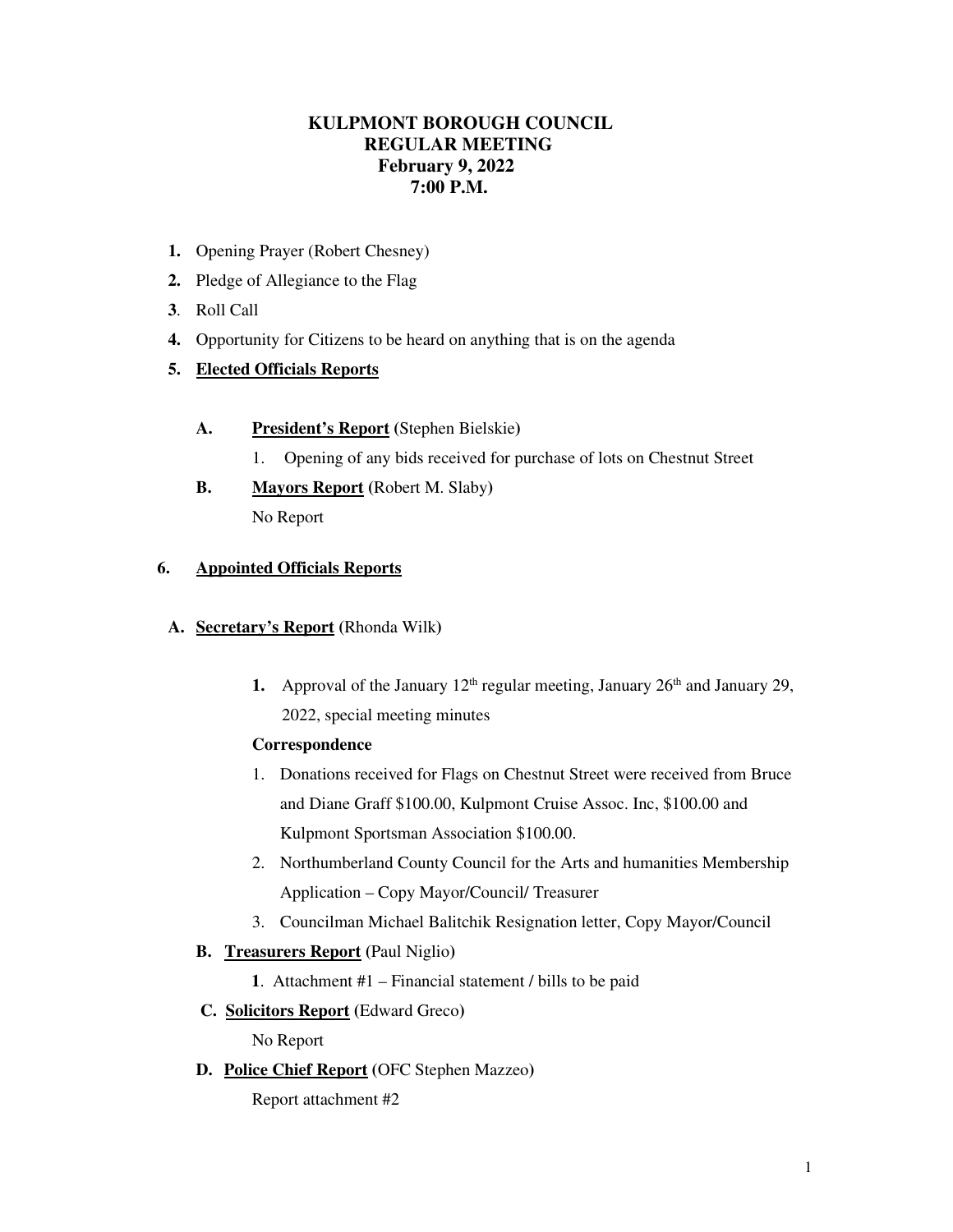- **E. Fire Chiefs Report (**December Report Kevin O' Hearn**)** 
	- **1.** Report attachment #3
- **F. Emergency Management (**Kevin O' Hearn**)**

No Report

**G. Building Inspector's Report (**TRI County COG**)** 

Report – attachment #4

#### **H. Code/Health Enforcement Officer's Report (**Heather Owens**)**

**1.** Report Attachment #5

#### **7. Committee Reports**

- **A**. **Service/Facilities Committee** (Wm. Mike Bradley)
	- **1**. Food Surplus February 17th 8 a.m. until 11 a.m. at the Borough Garage

**2**. Certificate of General Liability Insurance for Mount Carmel Junior Baseball League 2022-March 2023, received.

**3**. Emergency purchase needed to replace flasher in light bar on 2016 Dump Truck - \$110.00 approx. cost.

- **B.** Finance/Purchasing (Stephen Motyka) No Report
- **C. Code/Health/Safety/Building** (Marlin Hodge) No Report
- **D. Ordinance Committee** (Joseph J. Dowkus II) No Report
- **E. Recreation /Grants (**Robert Chesney**)**
	- 1. DCNR Grant
	- **2.** T Mobile Grant
- **F. Personnel** (Joseph J. Dowkus II)

1. Vacant Councilperson advertisement

**G. Fire/EMA/Police Committee –** (Mike Balitchick) No Report

#### **OPPORTUNITY FOR CITIZENS TO BE HEARD**